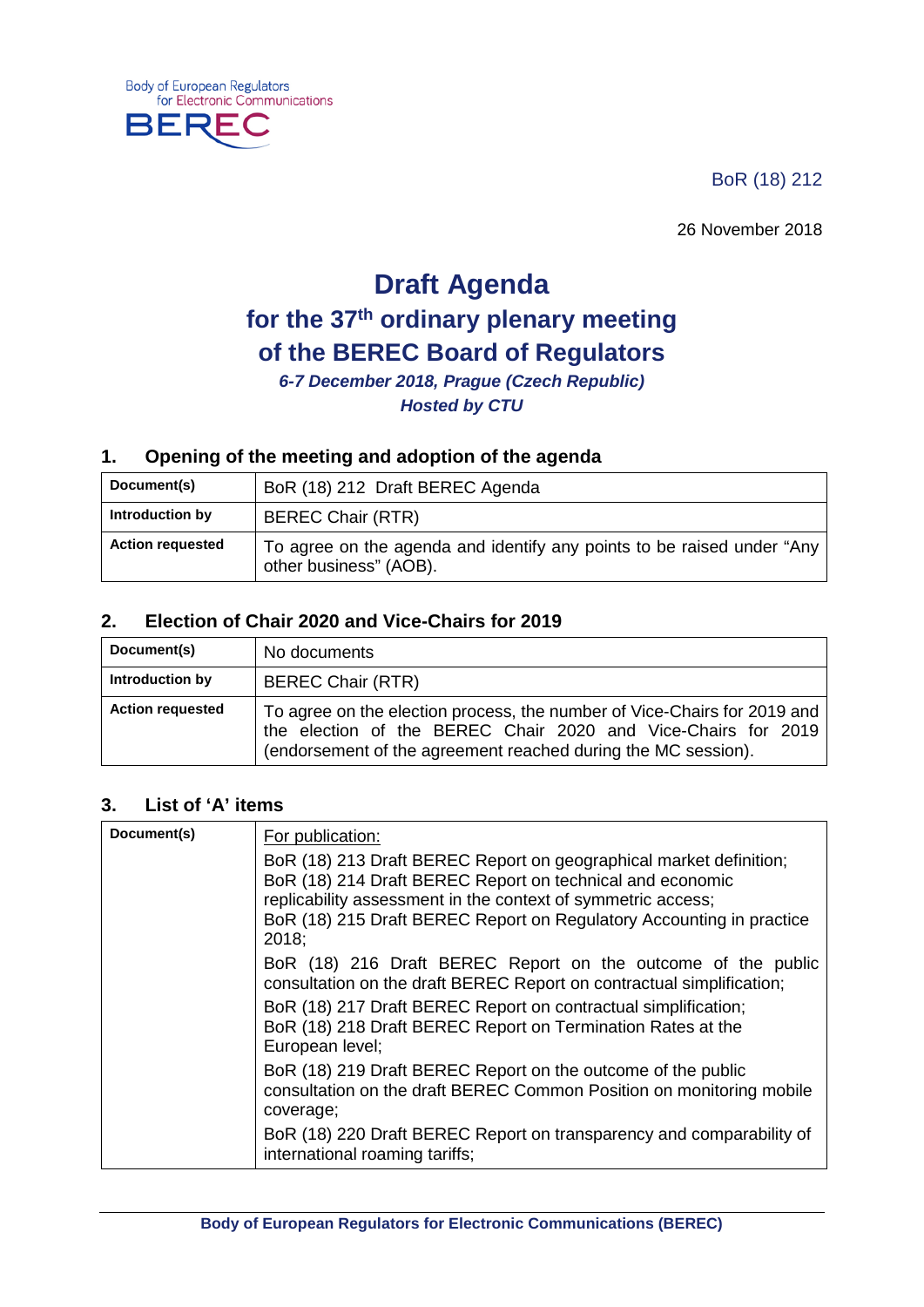|                         | BoR (18) 221 Draft summary of the 6 <sup>th</sup> BEREC Stakeholder Forum                                             |
|-------------------------|-----------------------------------------------------------------------------------------------------------------------|
|                         | meeting;                                                                                                              |
|                         |                                                                                                                       |
|                         | For internal use:                                                                                                     |
|                         | BoR (18) 222 Draft BEREC Communications Plan 2019;                                                                    |
|                         | BoR (18) 223 Draft BEREC Report on the conclusions of the workshop                                                    |
|                         | on the update of the Common Positions for Markets 3a, 3b and 4                                                        |
|                         | BoR (18) 224 Draft PRDs for the BEREC Work Programme 2019;                                                            |
|                         | BoR (18) 225 Draft BEREC tasks in the EECC Development of                                                             |
|                         | Guidelines:                                                                                                           |
|                         | BoR (18) 226 Governance Plans for the Development of the NN Tool;                                                     |
|                         | BoR (18) 227 Draft Outline of BEREC Annual Reports 2018.                                                              |
|                         |                                                                                                                       |
|                         | For public consultation:                                                                                              |
|                         | BoR (18) 228 Draft BEREC Report on access to physical infrastructure in<br>market analyses;                           |
|                         | BoR (18) 229 Draft BEREC Report on termination of contracts and<br>switching of provider;                             |
|                         | BoR (18) 230 Draft BEREC Report on a set of indicators to measure the<br>Internet of Things (IoT);                    |
| Introduction by         | <b>BEREC Chair (RTR)</b>                                                                                              |
| <b>Action requested</b> | To approve the documents included in the list of 'A' items for publication,<br>internal use and public consultations. |

# **4. Information from the Chair**

| Document(s)             | No document                      |
|-------------------------|----------------------------------|
| Introduction by         | <b>BEREC Chair (RTR)</b>         |
| <b>Action requested</b> | To take note of the information. |

# **5. Information from the BEREC Office**

| Document(s)             | BoR (18) 231 Information on the electronic voting procedures since the<br>last plenary meeting          |
|-------------------------|---------------------------------------------------------------------------------------------------------|
|                         | BoR (18) 232 Information on the electronic voting procedures planned<br>between P4 (2018) and P1 (2019) |
|                         | BoR (18) 233 2018 BEREC Work Programme status update                                                    |
| Introduction by         | <b>BEREC Office Representative</b>                                                                      |
| <b>Action requested</b> | To take note of the information.                                                                        |

# **6. Information from the Commission**

| Document(s)             | No documents                     |
|-------------------------|----------------------------------|
| Introduction by         | <b>Commission Representative</b> |
| <b>Action requested</b> | To take note of the information. |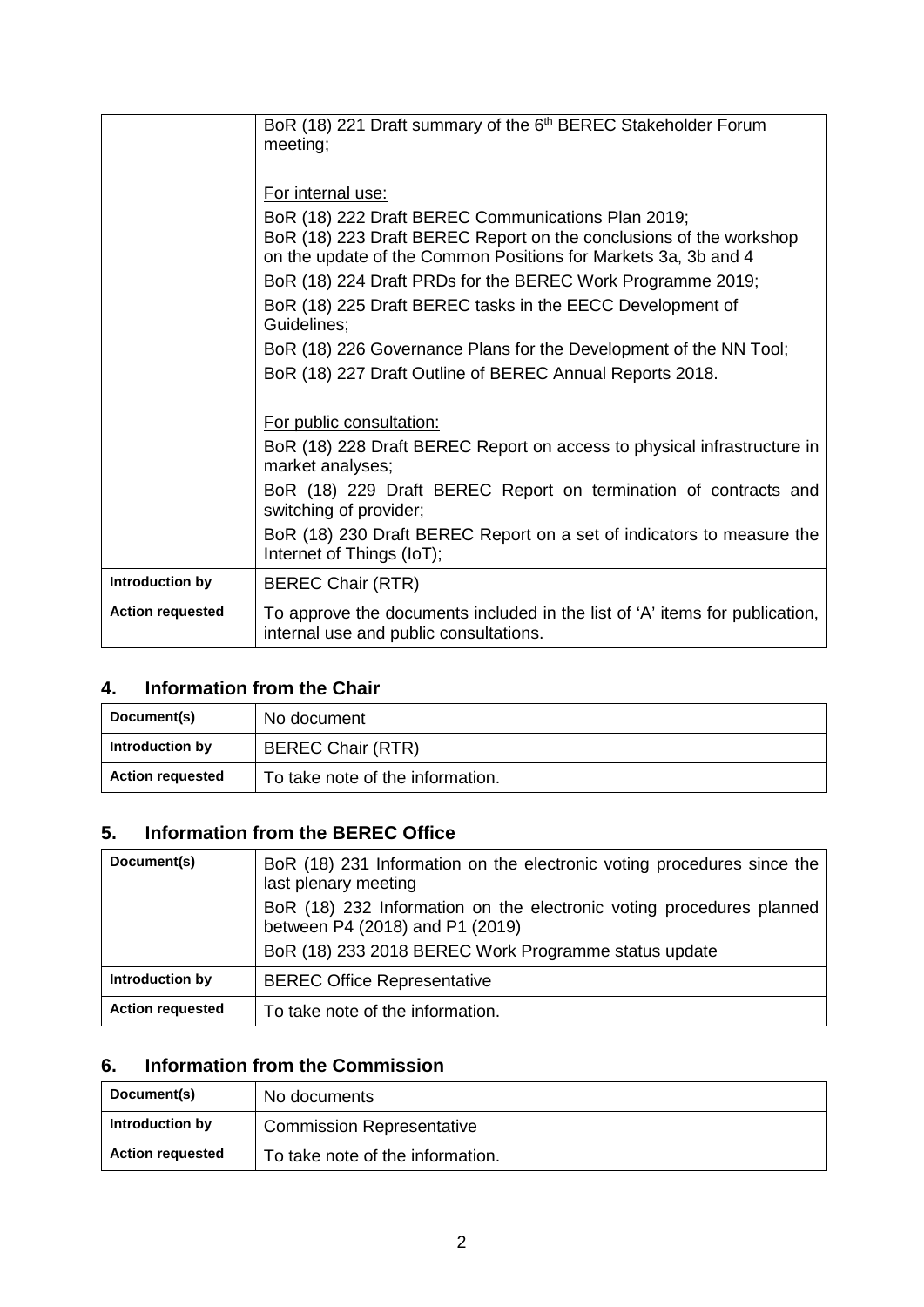## **7. Net Neutrality**

#### **7.1. BEREC Opinion for the evaluation of the application of NN Regulation and the BEREC NN Guidelines**

| Document(s)             | BoR (18) 244 Draft BEREC Opinion for the evaluation of the application of<br>Regulation (EU) 2015/2120 and the BEREC Net Neutrality Guidelines<br>BoR (18) 245 Draft BEREC Report on the outcome of the public<br>consultation on the evaluation of the application of Regulation (EU)<br>2015/2120 and the BEREC Net Neutrality Guidelines |
|-------------------------|---------------------------------------------------------------------------------------------------------------------------------------------------------------------------------------------------------------------------------------------------------------------------------------------------------------------------------------------|
| Introduction by         | NN EWG Co-Chairs (Nkom/ACM)                                                                                                                                                                                                                                                                                                                 |
| <b>Action requested</b> | To approve for publication.                                                                                                                                                                                                                                                                                                                 |

#### **7.2. Implementation of Net Neutrality rules – exchange of experiences**

| Document(s)             | No documents                      |
|-------------------------|-----------------------------------|
| Introduction by         | Representatives of the NRAs (tbc) |
| <b>Action requested</b> | To take note of the information.  |

### **8. Next Generation Networks**

| Document(s)             | BoR (18) 234 "Scoping and Proposal" Document for the development of<br>the BEREC Guidelines on common approaches to the identification of<br>the network termination point in different network topologies |
|-------------------------|------------------------------------------------------------------------------------------------------------------------------------------------------------------------------------------------------------|
| Introduction by         | NGN EWG Co-Chair (RTR)                                                                                                                                                                                     |
| <b>Action requested</b> | To approve for internal use.                                                                                                                                                                               |

### **9. BEREC International cooperation**

| Document(s)             | No documents                     |
|-------------------------|----------------------------------|
| Introduction by         | <b>BEREC Vice chair (Arcep)</b>  |
| <b>Action requested</b> | To take note of the information. |

# **10. Roaming and mobile**

#### **10.1. BEREC Report on practices on spectrum authorization and award procedures and on coverage obligations with a view to considering their suitability to 5G**

| Document(s)             | BoR (18) 235 Draft BEREC Report on practices on spectrum authorization<br>and award procedures and on coverage obligations with a view to<br>considering their suitability to 5G |
|-------------------------|----------------------------------------------------------------------------------------------------------------------------------------------------------------------------------|
| Introduction by         | Roaming and Mobile EWG Co-Chairs (Arcep)                                                                                                                                         |
| <b>Action requested</b> | To approve for publication.                                                                                                                                                      |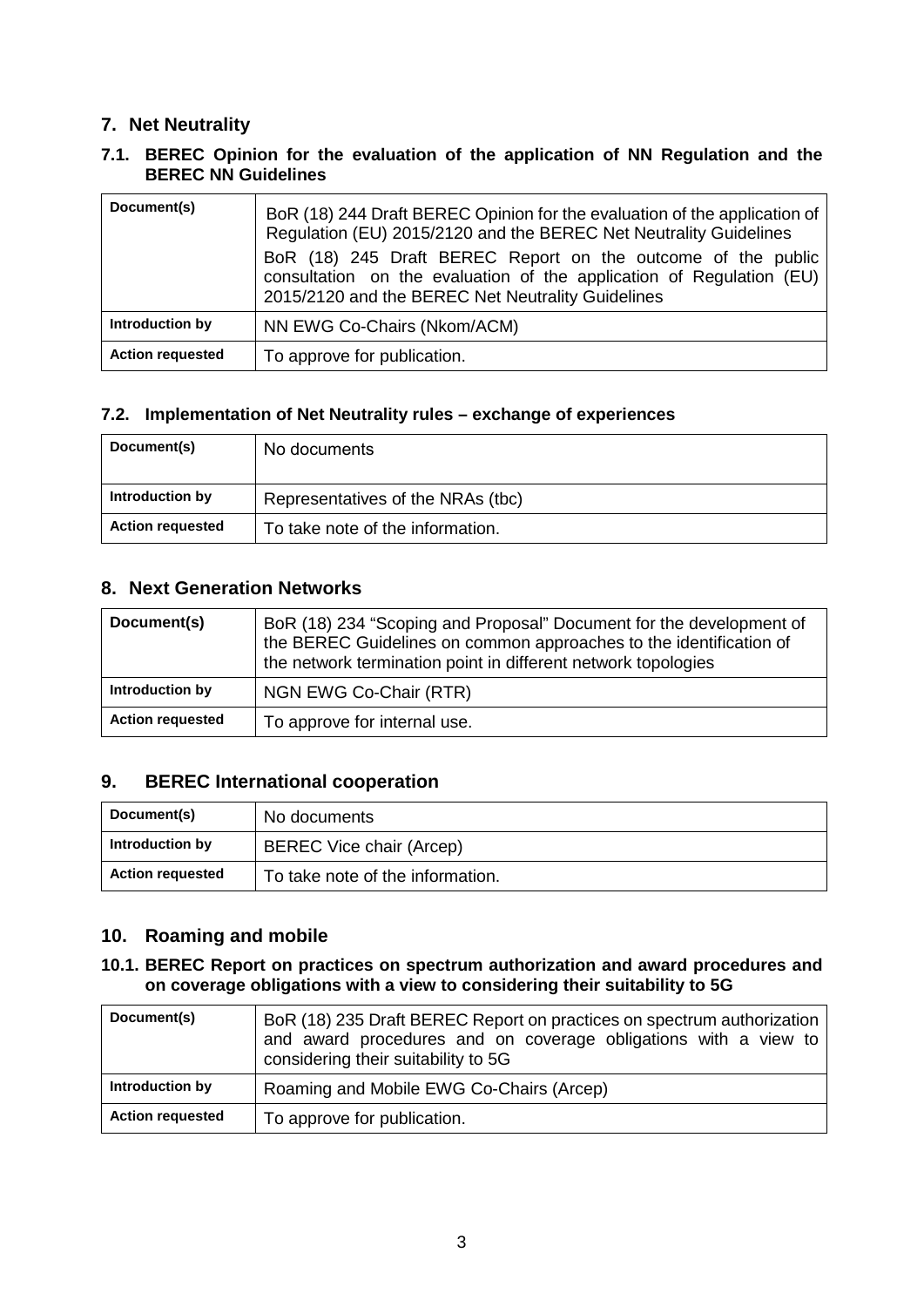#### **10.2. BEREC Common position on infrastructure sharing**

| Document(s)             | BoR (18) 236 Draft BEREC Common position on infrastructure sharing |
|-------------------------|--------------------------------------------------------------------|
| Introduction by         | Mobile and Roaming EWG Co-Chair (Arcep)                            |
| <b>Action requested</b> | To approve for public consultation.                                |

#### **10.3. BEREC Common Position on information for end-users on mobile coverage**

| Document(s)             | BoR (18) 237 Draft BEREC Common Position on information for end-users<br>on mobile coverage |
|-------------------------|---------------------------------------------------------------------------------------------|
| Introduction by         | Mobile and Roaming EWG Co-Chair (Arcep)                                                     |
| <b>Action requested</b> | To approve for publication.                                                                 |

#### **10.4. BEREC Guidelines on Intra-EU communications – "Scoping and Proposal" Document**

| Document(s)             | BoR (18) 238 "Scoping and Proposal" Document for the development of<br>the BEREC Guidelines on Intra-EU communications |
|-------------------------|------------------------------------------------------------------------------------------------------------------------|
| Introduction by         | Mobile and Roaming EWG Drafting team leader (EETT)                                                                     |
| <b>Action requested</b> | To approve for internal use.                                                                                           |

#### **11. Market analysis - Wholesale Fixed Access**

| Document(s)             | No document                      |
|-------------------------|----------------------------------|
| Introduction by         | Representative of the ACM        |
| <b>Action requested</b> | To take note of the information. |

### **12. Reflection on BEREC Chairmanship 2018 – General observations**

| Document(s)             | No document                                  |
|-------------------------|----------------------------------------------|
| Introduction by         | <b>BEREC Chair (RTR)</b>                     |
| <b>Action requested</b> | To discuss and take note of the information. |

# **13. Regulatory Framework**

| Document(s)             | BoR (18) 239 Draft Board of Regulators Rules of Procedure |
|-------------------------|-----------------------------------------------------------|
| Introduction by         | RF EWG Co-chairs (NMHH/AGCOM)                             |
| <b>Action requested</b> | To discuss and agree on the way forward.                  |